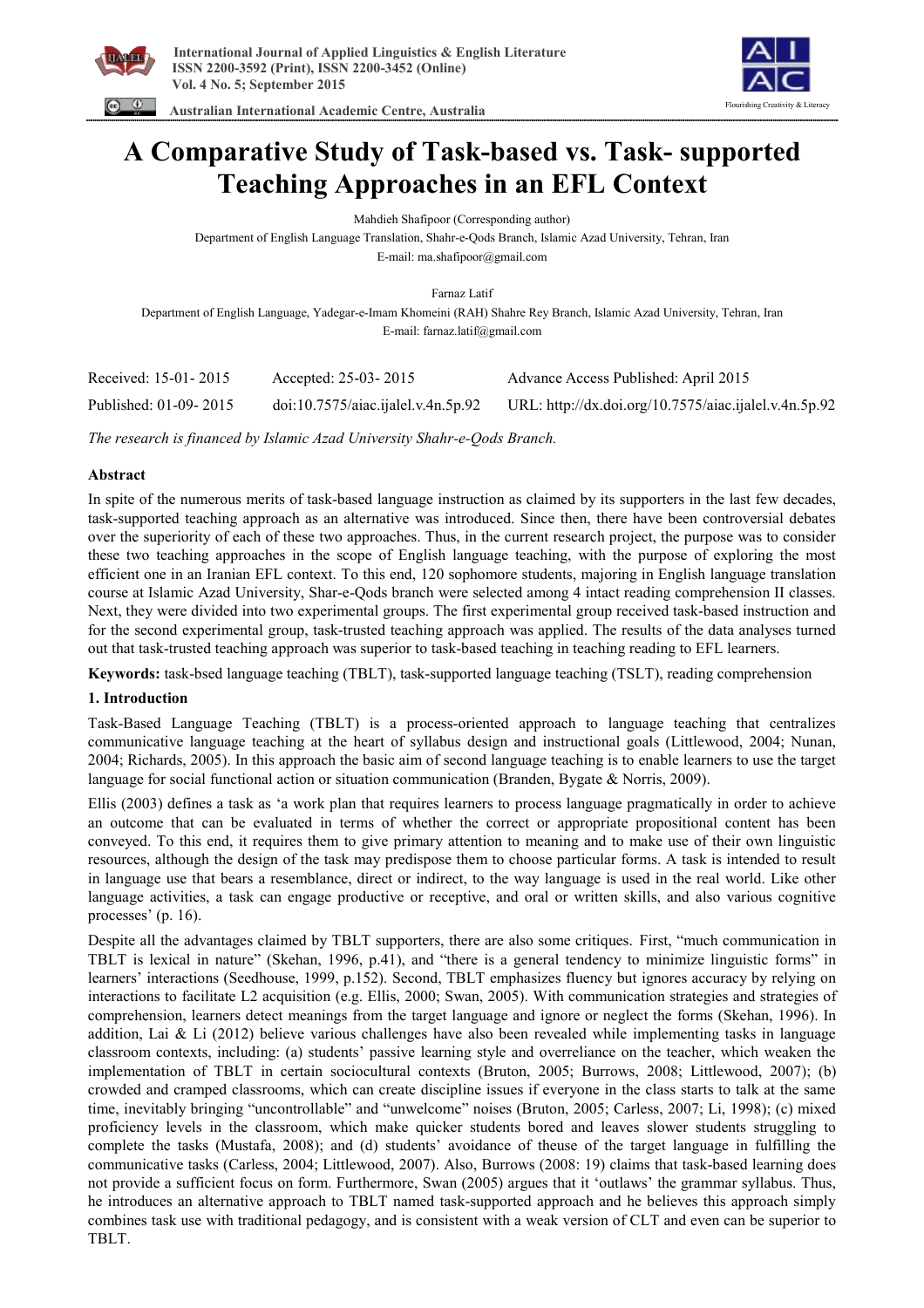In line with all the studies done and researches conducted in the field of TBLT in the last three decades, little has been done to study and compare TBLT with task- supported language teaching.

Consequently, this study aimed at comparing and analyzing these two approaches to figure out the most efficient one in teaching reading comprehension to university students majoring in English language translation.

### **2. Method**

### *2.1 Participants*

In this study, 120 sophomore students, majoring in English language translation course at Islamic Azad University, Shar-e-Qods branch were selected. As a result, there were 4 intact classes with the average number of 30 students in each that attended reading comprehension course. Two of the classes were randomly chosen as the first experimental group and the two other classes as the second experimental group.

# *2.2 Instruments*

To fulfill the purpose of the study, the following instruments were deployed:

# 2.2.1 A standard OPT (Oxford Placement Test)

A standard OPT (Oxford Placement Test) was run to make a homogeneous sample in order to implement the experimental research method. The Oxford placement test consisted of listening and grammar sections. The listening section entailed 100 items. It took approximately ten minutes to complete the listening test. Test-takers were asked to choose the correct words which they heard in short sentences from two choices. The grammar section consisted of 100 items. Fifty minutes were allotted to the task completion. The test-takers were asked to read the stem with a blank and choose one of the three options for the blank.

The scoring of the test was according to the table provided in the OPT pack. Based on the scoring table, the expected score for intermediate level was considered 120-134. Thus, the participants who scored above within the range were selected as the target participants. It should be mentioned that approximately 8 learners were omitted at this stage due to gaining the score above or below the expected range.

### 2.2.2 Pretest

A pre-test was conducted to study the homogeneity of the participant learners in terms of their reading comprehension skill. To prepare a test which was utilized as both pre-test and post-test, three sample texts were randomly selected from Active Skills for Reading: Book 3 by Neil J. Anderson. This book was chosen as their course book.

Then, to calculate the readability levels of the texts, Flesch Reading Ease readability scale (Microsoft word 1983-94) was deployed. Since the readability levels of the passages were found to be different, the mean readability was calculated which was 65.4. In the next step, appropriate passages for constructing pre-test and post-test were selected. To do so, not only having similar readability level was considered but also the same subject matter and the same style of writing was accounted. Thus, more than 10 passages were selected from authentic books written by native English speakers. From among them four were finally chosen. Each text followed by five multiple choice questions. As a result, totally four texts with 20 multiple choice questions were selected. The items in this test were piloted with the same target group and two items were discarded due to having poor facility and discrimination indexes. Items with the discrimination index of 0.40 and lower and with the facility index of 0.37 to 0.63 were considered valuable.

In addition, to ensure the reliability coefficient of the test, through the application of Kr-21 formula, the estimated reliability was 0.87. Furthermore, to determine the validity of the test the Pearson product moment correlation formula was conducted. As a result, the estimated validity was 0.80.

### 2.2.3 Post-test

In order to assess the efficacy of the two reading comprehension instructions applied in this study, the same pre-test was given to the same participants as a post-test.

### 2.2.4 Instructional materials

Active Skills for Reading: Book 3 by Neil J. Anderson was chosen as their course book. This book consists of 12 units and each unit has two chapters. Each chapter includes a reading text with pre-reading and post-reading activities. For this study, 6 units of this book were selected to be covered within 12 class sessions.

### *2.3 Research Design*

The design adopted to run this study was two experimental groups post-test only. It enjoyed a quasi-experimental design entailing the following characteristics: two experimental groups of sophomore students majoring in English language translation course and no control group.

The first experimental group received task-based instruction as a treatment and the second experimental group was provided with a task-supported teaching approach. In addition, two tests as pre-test and post-test were administered in both groups.

### *2.4 Procedure*

In the present study, initially, 120 sophomore students, majoring in English language translation course at Islamic Azad University, Shar-e-Qods branch were selected among 4 intact reading comprehension II classes. Then, an OPT test was given to them with the purpose of reaching a homogeneous sample.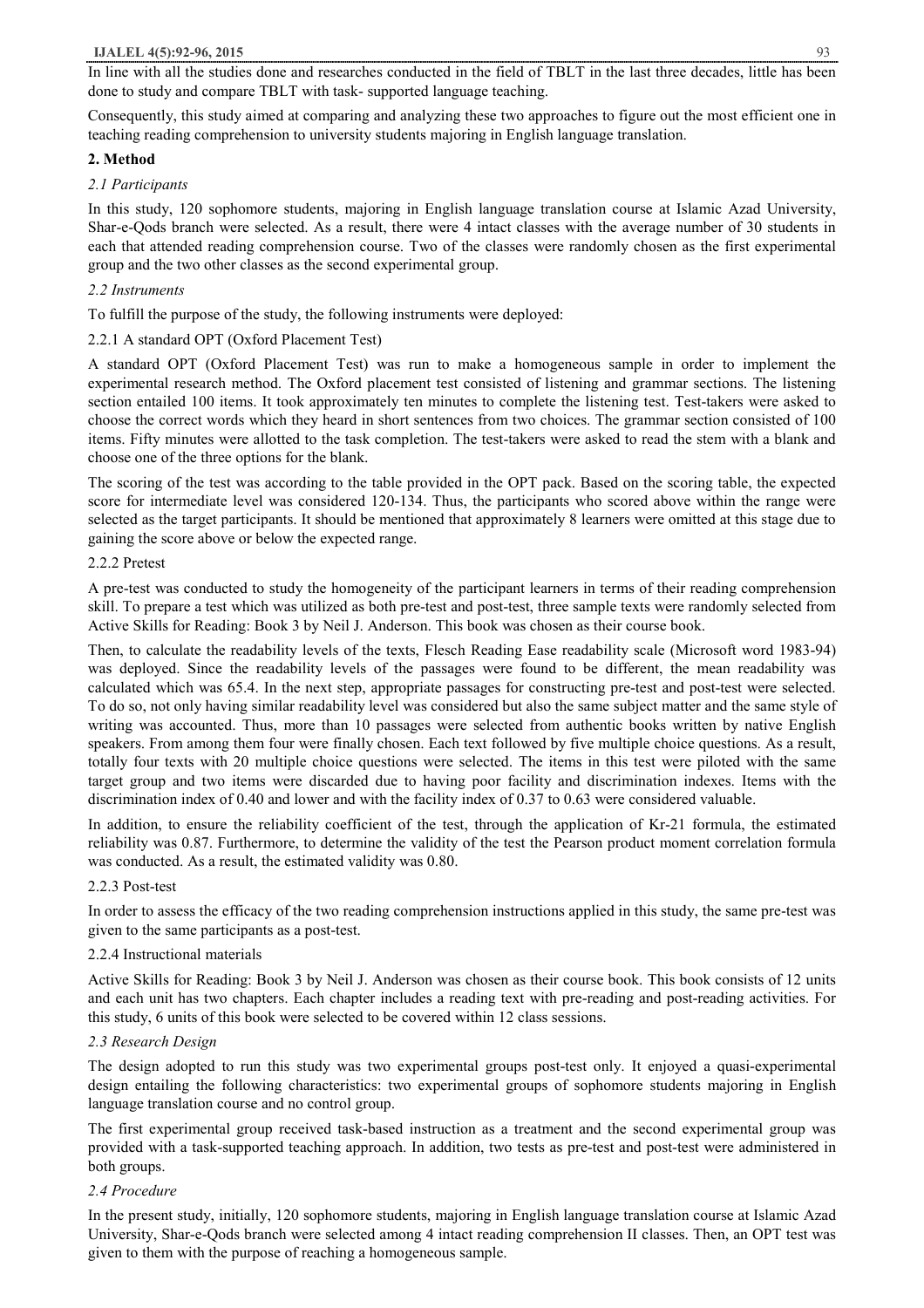In the next step, the participants in this study were randomly divided into two groups of experimental 1 and experimental 2. Then, in order to have a homogenous group in terms of reading skill, a pre-test was conducted to both groups. Then the reading scores of two groups were calculated and compared by a t-test to make sure that the two intact groups were homogeneous regarding their reading comprehension skill.

Next, for both groups, Active Skills for Reading: Book 3 by Neil J. Anderson was chosen as their course book. The first experimental group was instructed based on task-based teaching and for the second experimental group task-supported teaching approach was supplied. The dedicated time for each class was three hours per week and there were 12 class sessions.

In order to assess the efficacy of the two approaches employed in this study, a post- test was used. Then, a t- test was conducted to reveal the significance of the difference between the two groups' mean scores.

Since the same test was used as both pre-test and post-test, a twelve-week time interval between two administrations of the tests was found ideal which was neither too long nor too short.

### 2.4.1 Treatments

Both types of treatments applied for both groups in this study were run three hours per week and there were 12 class sessions and the 4 reading instructors took part in this study were M.A. and Ph.D. holders in TEFL with the average of 5 year-teaching experience in the field. They were requested by the researchers to follow the following instructions for teaching reading comprehension II.

### 2.4.1.1 Task-based instruction

The two instructors who were asked to apply task-based teaching to the first experimental group followed the exact stages appeared in the Active Skills for Reading: Book 3 as the book is designed based on task-based teaching, in a way that each unit comprises two chapters that each one starts with some pre-task activities, a reading text, and some posttask activities, respectively. As a result, each session started with accomplishing pre-reading tasks assigned in the book for a due unit. The learners were asked to do the tasks in pairs then and their answers were checked as a class. Then, they read the text silently and did the post-reading tasks assigned in their book. There was no extra activity prior to the book. In case of coming up with any problem, the learners could consult a dictionary, a classmate or their instructor to resort it. The instructor in each class monitored the pairs and dealt with the questions. And both pre and post reading tasks were applied to teach the new materials.

# 2.4.1.2 Task- supported instruction

The two other instructors who deployed task-supported approach to teach the second experimental group, commenced each session with a short warm-up, pertaining to the topic of the chapter prior to the book, and then, the learners had a silent reading which was followed by a group work, .i.e. the learners read the text in groups, checked the meaning of unknown words, and helped each other with paraphrasing and summarizing the text. Then, the text was read as a the class by the students and the sentences were paraphrased by the instructor dealing with learners' pronunciation, vocabulary, and sentence structure problems, and then summarized by the learners. Finally, the post-tasks activities were done as a means of practicing and reviewing the already introduced materials.

# **3. Results**

The basic descriptive statistics were performed for both pre and posttests. The results are presented in the following table:

|                               | TBT pretest | TST pretest | <b>TBT</b> | TST posttest |
|-------------------------------|-------------|-------------|------------|--------------|
|                               |             |             | posttest   |              |
| N                             | 56          | 56          | 56         | 56           |
| Mean                          | 12.84       | 13.05       | 14.59      | 17.04        |
| Std. Error of Mean            | .269        | .283        | .319       | .294         |
| Std. Deviation                | 2.016       | 2.118       | 2.388      | 2.199        |
| Variance                      | 4.065       | 4.488       | 5.701      | 4.835        |
| <b>Skewness</b>               | .435        | .415        | .168       | $-164$       |
| <b>Std. Error of Skewness</b> | .319        | .319        | .319       | .319         |
| Skewness ratios               | 1.36        | 1.30        | .526       | $-.514$      |
|                               |             |             |            |              |

Table 1. Descriptive statistics of the pretest and posttest reading scores

To make sure about the homogeneity of the two groups regarding the dependent variable, i.e. reading skill, the pretreatment mean scores were compared. To legitimize a t- test, the normality condition had to be checked first. As it is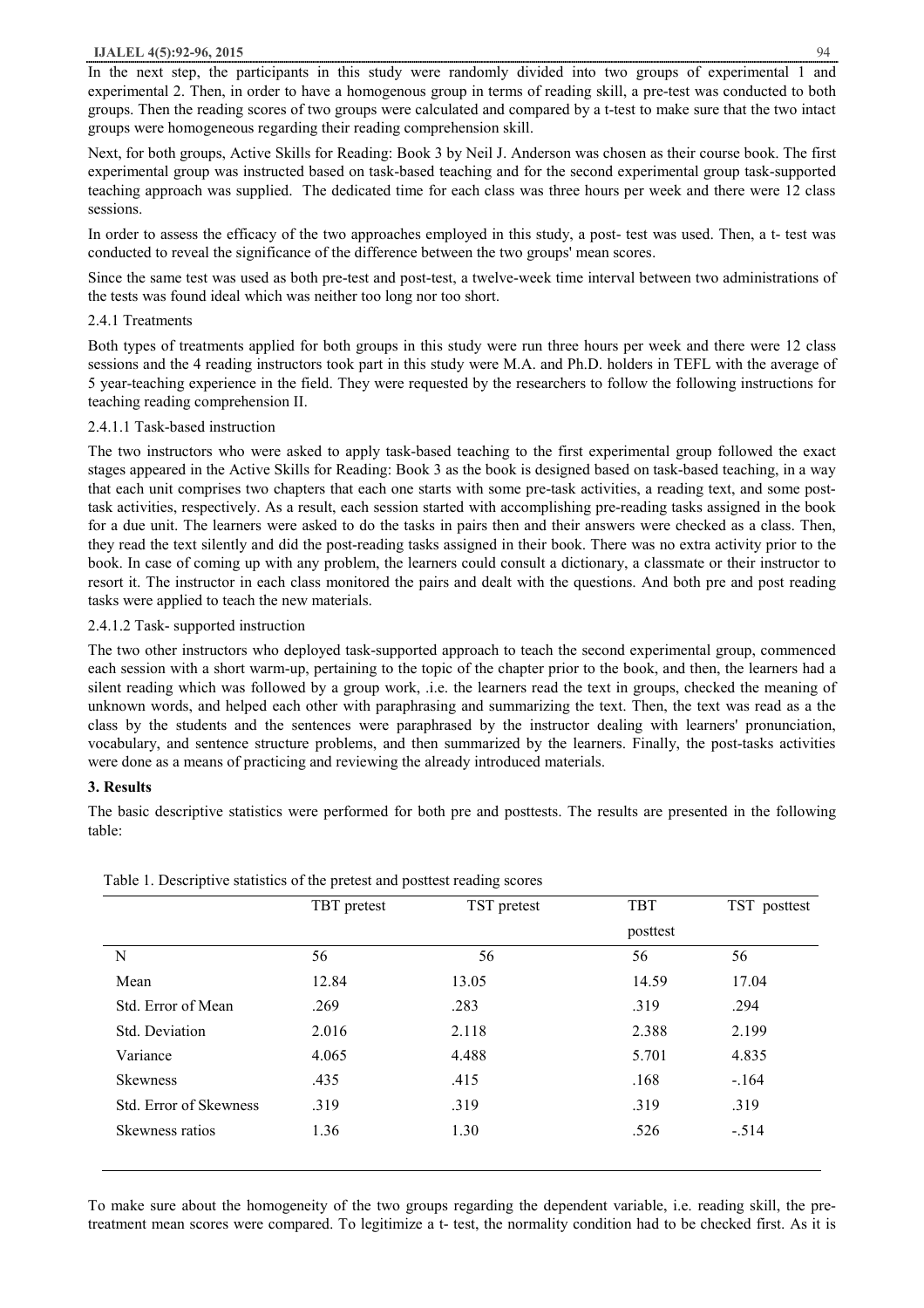depicted in table 1, both sets of pretest scores were normally distributed as the skewness ratios were both within the normality range of  $\pm 1.96$ . Therefore, a t- test was legitimate to run.

| pretest    |     |       | Mean Std. Deviation | Std. Error Mean |
|------------|-----|-------|---------------------|-----------------|
| <b>TBT</b> | 56. | 12.84 | 2.016               | .269            |
| TST        | 56  | 13.05 | 2.118               | .283            |

Table 2. Group Statistics of the pretest scores

As the table 2 shows, TTT group obtained a higher mean score in comparison with TBT group. In order to see whether this difference is significant, an independent sample t-test was run.

Table 3. Independent Samples Test on the pretest scores

| pretest                           |      | Sig.            | df      | Sig.(2tailed) | Mean<br>differences |
|-----------------------------------|------|-----------------|---------|---------------|---------------------|
| Equal<br>variances<br>assumed     | .323 | $-.548$<br>.571 | 110     | .585          | $-214$              |
| Equal<br>variances<br>not assumed |      | $-.548$         | 109.731 | .585          | $-214$              |

As table 3 shows, the variances of the two sets of scores revealed the homogeneity of the groups in terms of reading ability.  $(F=3.23, p=.571>05)$  Next, to test the null hypothesis, a t- test was run between the two groups' posttest mean scores. To do so, firstly the normality condition was checked. As shown in table 4.1, both sets of posttest scores were normally distributed as the skewness ratios were both within the normality range of  $\pm 1.96$ . Therefore, a t- test was run.

| posttest   |    | Mean  | <b>Std. Deviation</b> | Std. Error Mean |
|------------|----|-------|-----------------------|-----------------|
| <b>TBT</b> | 56 | 14.59 | 2.388                 | .319            |
| TST        | эb | 17.04 | 2.199                 | .294            |

As the table 4 reveals, TTT group gained a higher mean score in comparison with TBT group. In order to see whether this difference is significant, an independent sample t-test was run.

|  | Table 5. Independent Samples Test on the posttest scores |
|--|----------------------------------------------------------|
|--|----------------------------------------------------------|

| Posttest                          |       | Sig.             | df      | Sig.(2tailed) | Mean<br>differences |
|-----------------------------------|-------|------------------|---------|---------------|---------------------|
| Equal<br>variances<br>assumed     | . 181 | $-5.640$<br>.671 | 110     | .000          | $-2.446$            |
| Equal<br>variances<br>not assumed |       | $-5.640$         | 109.262 | .000          | $-2.446$            |

As depicted in table 5, the variances of the two sets of scores appeared to be homogeneous  $(F=.181, p=.671>.05)$  but the significant value under t- test turned out to be .000 which was smaller than .05, therefore, it can be induced that the two groups were significantly different in their posttest performance. As a result, the null hypothesis stating that there is not a significant difference between the effect of task-based teaching and task-supported teaching on EFL learners' reading comprehension was rejected.

#### **4. Discussion & Conclusion**

Though there is global interest in the value of TBLT to foster worthwhile language learning, there is also diversity in the educational scope, practical applications and research associated with the name. Certainly, TBLT remains a contested domain of inquiry and practice, although much of the debate surrounding TBLT results from incomplete understandings of precisely what this educational approach comprises (Norris, 2009). In addition, in the recent years a new approach has been introduced as a complementary to TBLT and even as it is claimed a more applicable one, named task- supported language teaching. Consequently, in line with other researches conducted so far in this regard, this study aimed at investigating the effects of these two teaching approaches on Iranian university students' reading